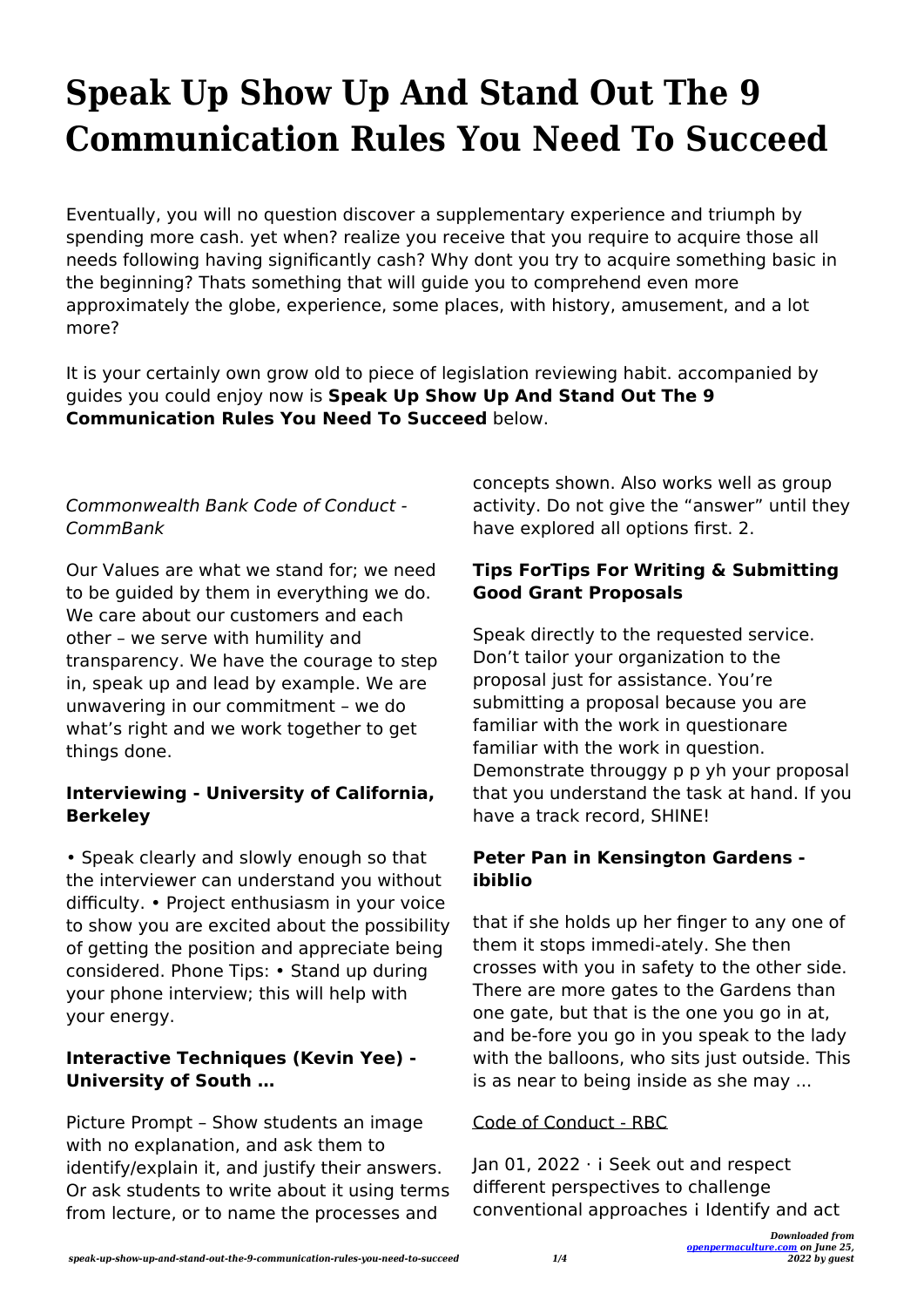on the opportunities and needs that client diversity brings We hold ourselves to the highest standards to build trust. i Be respectful, transparent and fair in all relationships i Stand up for what we believe; speak with

# **Jabra Speak 750**

For large meetings of up to 12 people in a single room, position two Jabra Speak 750 devices up to 4m/13ft apart, but no closer than 0.5m/1.6ft. Positioning them at either end of the table, between 0.5m/1.6ft to 2.3m/7.5 ft from participants, will ensure optimal audio quality. 0.5m-4m 1.6ft-13ft To temporarily link the audio between two

#### **College Knowledge Games & Activities - GEAR UP**

Cut out slips and fold. Directions: Great for introductions or for grouping students into teams. 1. Distribute one folded mascot slip to each participant. Tell students not to share which mascot they have. 2. Next, tell participants to try to find other students with the same mascot. They may not speak; but they may make sounds and gestures. 3.

#### Your peak flow diary - Asthma UK

Peak flow is a measurement of how quickly you can blow air out of your lungs. • If your airways are tight and inflamed, you won't be able to blow out so quickly and your score will be low. • If your airways are open and working well, you should manage to blow out quickly and forcefully, and get a high score. the year even when you're well.

## **The History of Sexuality - WordPress.com**

speak of sex in terms of repression is doubtless this opportu nity to speak out against the powers that be, to utter truths and promise bliss, to link together enlightenment, liberation, and manifold pleasures; to pronounce a discourse that com bines the fe …

#### **Choices and Values - NWABR.ORG**

5. You are willing to publicly stand by your values. Not only are you proud of your choice not to cheat, you will speak about your position and even try to convince others not to cheat. You declare in your actions and your words that you value honesty and integrity. 6. When you have a value, it shows up in every aspect of your life.

## Situational Dialogues / Role Play

others. It will be very helpful for them if they act out the roles and keep changing their roles as they practice. Audio or video recordings of role-plays can also be very useful tools for getting feedback. You can even ask others to observe you and evaluate your performance. Study and act out the dialogues/conversations given.

#### Roberts Rules of Order - Simplified - Cornell University

You want to bring up a new idea before the group. After recognition by the president of the board, present your motion. A second is required for the motion to go to the floor for discussion, or consideration. You want to change some of the wording in a motion under discussion. After recognition by the president of the board, move to amend by

#### **8 Qualities of Overseas Employees\* - Careers**

To speak and write respectfully as a representative of the United States Embassy, Consulate, or Mission. Planning and Organizing. To prioritize and order tasks effectively to maximize efficiency. Working With Others. To interact in a cooperative and harmonious way; to work effectively as a team player; to establish positive relationships.

2018 First Aid Pocket Guide - Canadian Red Cross

deliver up to 5 blows between the shoulder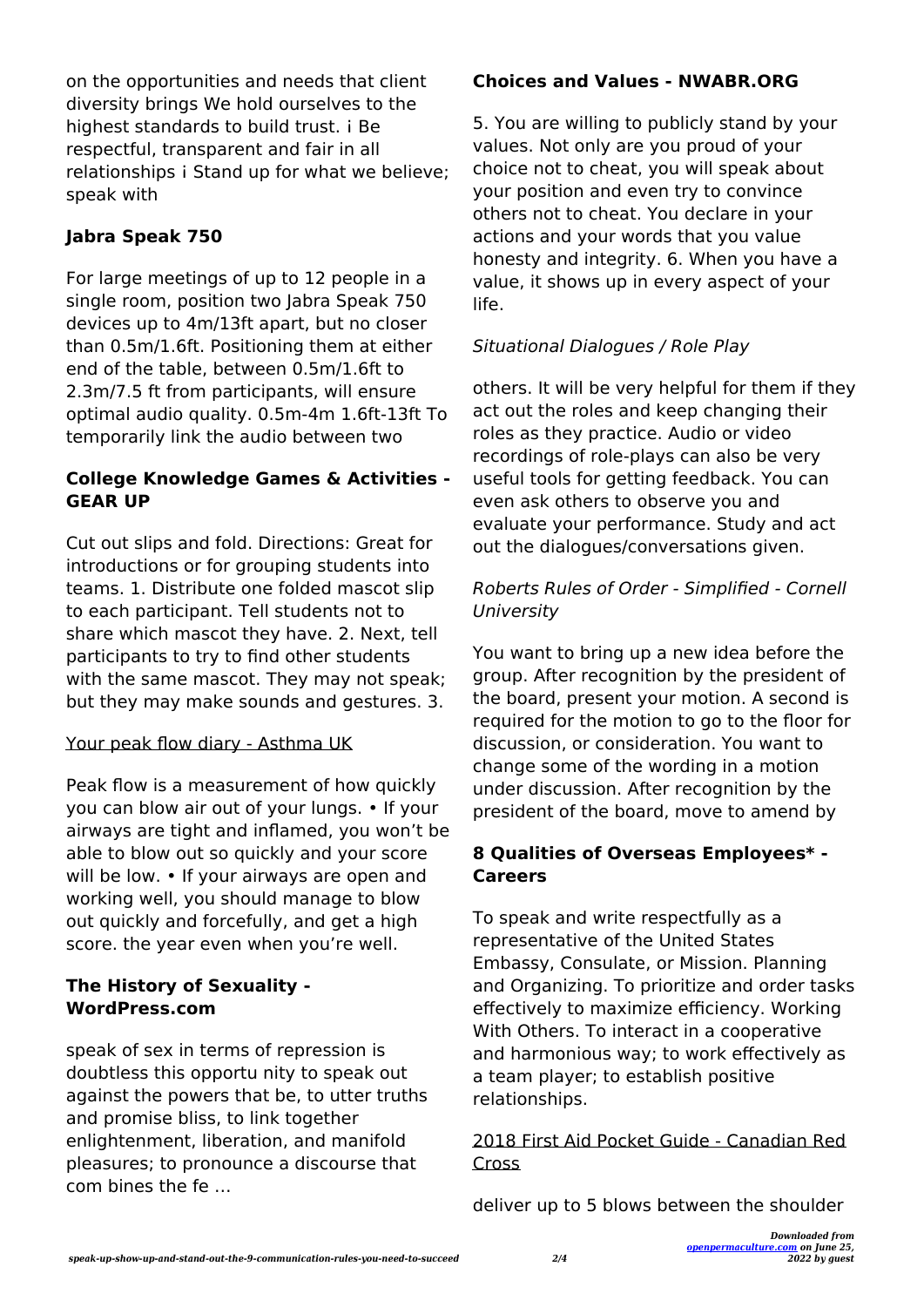blades 1. A person who is choking cannot cough, speak or breath. Call EMS/911. if person is choking. 3. Alternate between any 2 of the following . methods until the object comes out: back blows, abdominal thrusts and chest thrusts. 5X

# SUPREME COURT OF THE UNITED STATES

and-comment procedures for "emergency temporary stand-ards." §655(c)(1). Such standards may "take immediate ef-fect upon publication in the Federal Register." Ibid. They are permissible, however, only in the narrowest of circum-stances: the Secretary must show (1) "that employees are exposed to grave danger from exposure to substances or

#### **Classroom Management Scenarios - University of South …**

10. Ratchet up response only as needed 11. For low attention, switch activities 12. Start with an assumption of honesty—dont believe the worst in students 13. Get to know students to head off angry confrontations 14. Keep your cool – dont respond instantly 15. Remember that students are human who need sympathy and help

#### **Yealink W60 IP DECT phone - BT**

Note: If you've set up the base station and registered a handset successfully, all LEDs will show green. The handset that came with the Yealink W60 DECT IP phone is already registered. But you'll need to register a separate handset package to a base station. You can tell if the screen says 'Press base paging 2s then press OK'. To ...

#### **CHARLOTTE'S WEB: A Story about Friendship A lesson by …**

watch the flies, stand and think, and scratch his back. It sounds like a busy day for a little pig, but he is still bored. Why aren't these things enough to make him happy? • Wilbur tries to find a playmate. First he asks the goose to play with him, then he asks the

lamb. Why won't the lamb play with Wilbur? Do the lamb's reasons make ...

#### **Methods of Motivational Teaching - ed**

a. Show up to class early and well prepared. b. Speak in an enthusiastic tone of voice. c. Talk about your efforts, recent or remote, to learn, especially the same content now being covered. d. Express personal interest in the topics you cover. e. Give an anecdote about the strong learning efforts of a prior student. f.

#### **Exercising Your Speech and Voice System - Parkinson's …**

Exhale slowly though your mouth as if you are blowing out a candle. Voice and Speech Production Take a deep breath and then push from your diaphragm as you say, "AH" for at least 15 seconds. Feel your voice fill the room. Now push from your diagphragm and say each sound listed below for 15 seconds each. "OH" "OO" "EE"

#### **The Order of Mass - Liturgy Office**

Lift up your hearts. We lift them up to the Lord. Let us give thanks to the Lord our God. It is right and just. The Priest concludes the Preface with the people, singing Holy, Holy, Holy Lord God of hosts. Heaven and earth are full of your glory. Hosanna in the highest. Blessed is he who comes in the name of the Lord. Hosanna in the highest.

#### **Boundaries Study Guide - Lead with Grace**

First, understand your freedom, then, serve out of love. 6-Law of Evaluation Consider how the boundaries you set effect others. Speak the truth in love. Eph 4:25 7-Law of Pro-activity Don't use your freedom to indulge your sinful nature. Gal 5:13-15 The ultimate expression of power is love. 8-Law of Envy Envy focuses outside our boundaries ...

#### **Parliamentary Procedure Cheat Sheet**

adoption of the motion that <sub>10</sub>. Those in *Downloaded from*